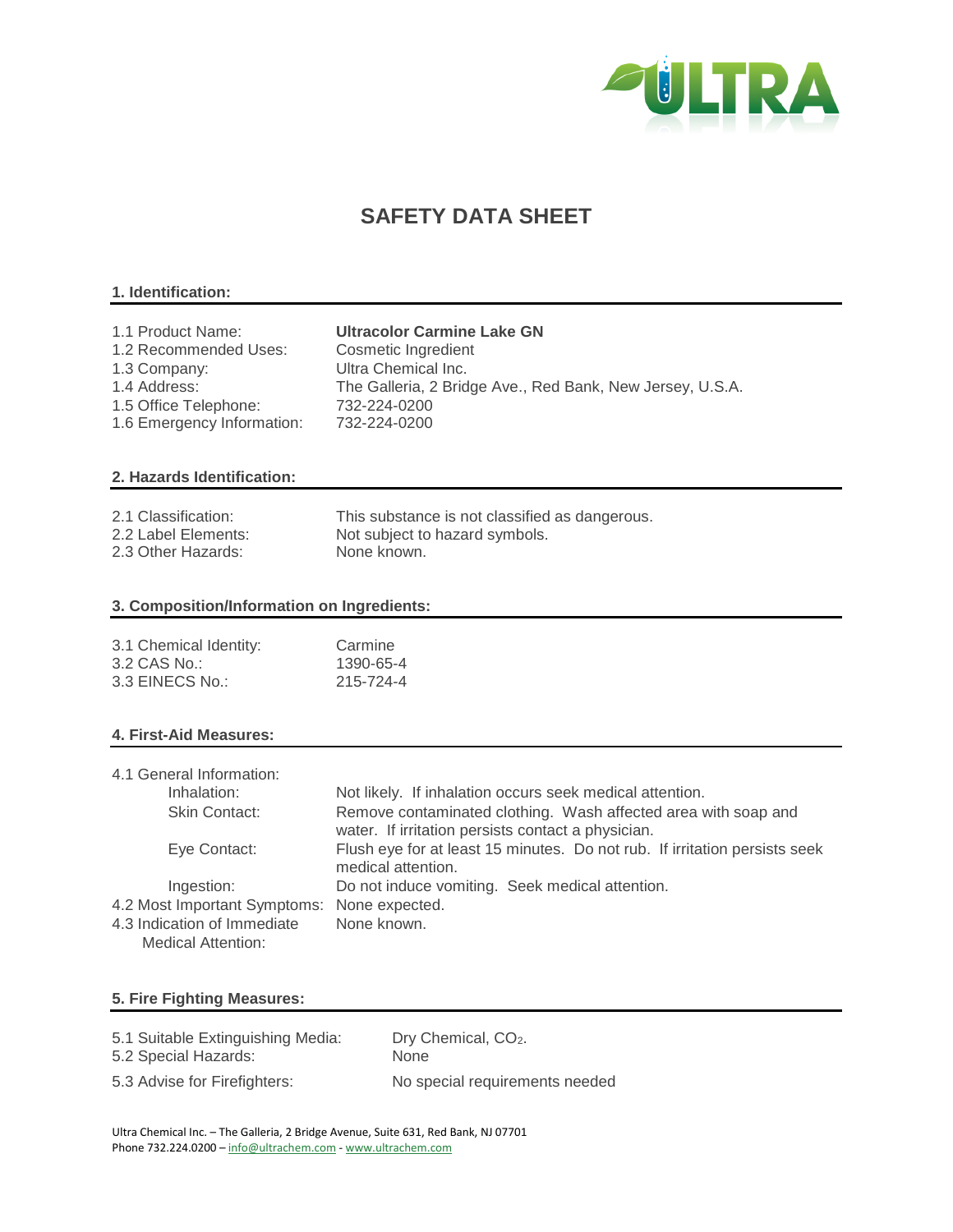

#### **6. Accidental Release Measures:**

| 6.1 Personal Precautions: | Wear safety glasses, chemical resistant gloves and apron.                                                                   |
|---------------------------|-----------------------------------------------------------------------------------------------------------------------------|
|                           | 6.2 Environmental Precautions: Adequate ventilation, do not discharge into ground water.                                    |
|                           | 6.3 Methods for Cleaning Up: Sweep spilled material. Dispose of material in an approved local, state<br>and federal manner. |

#### **7. Handling and Storage:**

7.1 Precautions for Safe Handling: Wear chemical resistant gloves, apron and safety glasses. 7.2 Conditions for Safe Storage: Room temperature, sealed containers, avoid external heat sources.

#### **8. Exposure Controls/Personal Protection:**

| 8.1 Control Parameters:               | N/A                                                            |
|---------------------------------------|----------------------------------------------------------------|
| 8.2 Appropriate Engineering Controls: | None                                                           |
| 8.3 Personal Protective Equipment:    | Avoid contact with eyes and no special requirements for eye or |
|                                       | hand protection when used under normal conditions.             |

#### **9. Physical and Chemical Properties:**

|                  | 9.1 Physical Form:    | Powder             |
|------------------|-----------------------|--------------------|
| 9.2 Color:       |                       | Red                |
| 9.3 Odor:        |                       | Characteristic     |
| 9.4 Melt Point:  |                       | N/A                |
| 9.5 Solubility:  |                       | Insoluble in Water |
| 9.6 Flash Point: |                       | N/A                |
|                  | 9.7 Specific Gravity: | N/A                |

# **10 .Stability and Reactivity:**

| 10.1 Reactivity:             | No special reactivity known.                                                                  |
|------------------------------|-----------------------------------------------------------------------------------------------|
| 10.2 Chemical Stability:     | Stable when stored in a sealed container at room temperature.                                 |
|                              | 10.3 Possibility of Hazardous Reactions: No hazardous reaction known under normal conditions. |
| 10.4 Conditions to Avoid:    | Keep away from direct sunlight and ignition sources.                                          |
| 10.5 Incompatible Materials: | Strong oxidizing agents.                                                                      |
| 10.6 Hazardous Decomposition | No hazardous decomposition products known.                                                    |
| Products:                    |                                                                                               |

# **11. Toxicological Information:**

11.1 Likely Routes of Exposure:

- Oral: Not toxic.
- Skin: Non-irritant.
- Ocular: Non-irritant.

11.2 Symptoms: No known symptoms from exposure.

11.3 Delayed and Immediate Effects: None known.

Ultra Chemical Inc. – The Galleria, 2 Bridge Avenue, Suite 631, Red Bank, NJ 07701 Phone 732.224.0200 – info@ultrachem.com - www.ultrachem.com